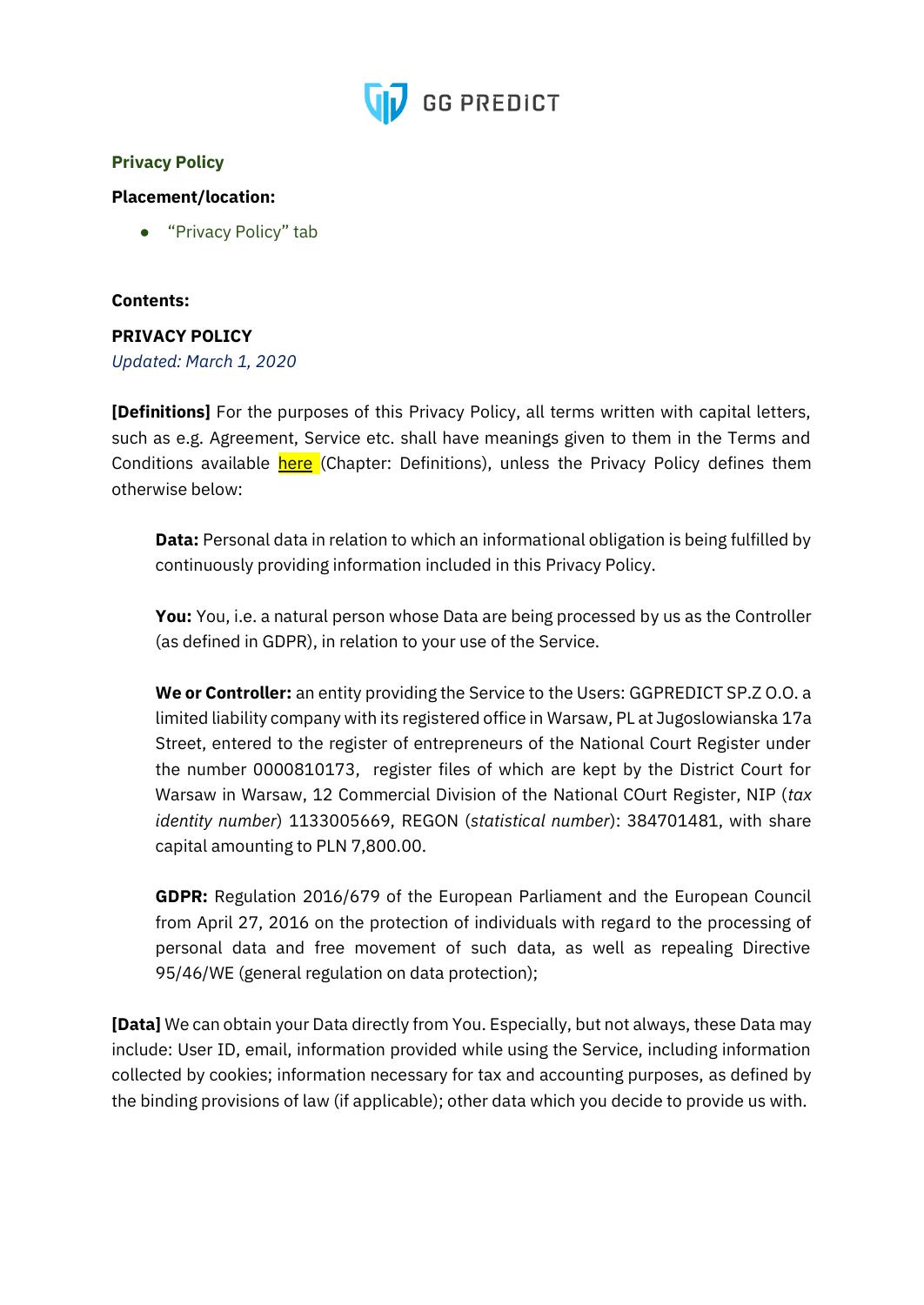

| [Purpose of Data processing]                                                                         | [Legal grounds of Data processing]                                                                                                                                                                                                                                                                |
|------------------------------------------------------------------------------------------------------|---------------------------------------------------------------------------------------------------------------------------------------------------------------------------------------------------------------------------------------------------------------------------------------------------|
| Execution of Agreements on provisions of<br>the Service                                              | Article 6 point 1 letter b of GDPR<br>(processing for<br>the<br>purpose<br>of<br>performance of a contract)                                                                                                                                                                                       |
| <b>Statistical measurements</b>                                                                      | Article 6 point 1 letter b of GDPR<br>(processing for<br>the<br>purpose<br>of<br>performance of a contract) or, if such<br>measurements are not necessary for the<br>purpose of agreement performance -<br>Article 6 point 1 letter f of GDPR (legitimate<br>interests pursued by the Controller) |
| Own marketing                                                                                        | Article 6 point 1 letter f of GDPR (legitimate<br>interests pursued by the Controller)                                                                                                                                                                                                            |
| <b>Newsletters</b>                                                                                   | Article 6 point 1 letter f of GDPR (legitimate<br>interests pursued by the Controller)                                                                                                                                                                                                            |
| Maintaining business relationships and<br>informing former and current clients about<br>new services | Article 6 point 1 letter f of GDPR (legitimate<br>interests pursued by the Controller)                                                                                                                                                                                                            |
| Tax, accounting and other purposes<br>resulting from Controller's legal obligations                  | Article 6 point 1 letter c of GDPR<br>(processing necessary to fulfill legal<br>obligations of the Controller)                                                                                                                                                                                    |

**[Retention period]:** We only process the Data for as long as it is necessary. When the purpose of the Data processing has been fulfilled, the Data will be deleted in accordance with our data retention policy, unless we are legally obliged to keep such Data. Depending on the legal grounds of processing, the Data may be processed for the following periods of time: if they are processed based of a ground of necessity to execute the Agreement - for the term of the Agreement and until expiry of claim limitation period related thereto; if they are processed based on a ground of a legitimate interest of the Controller - until a successful objection is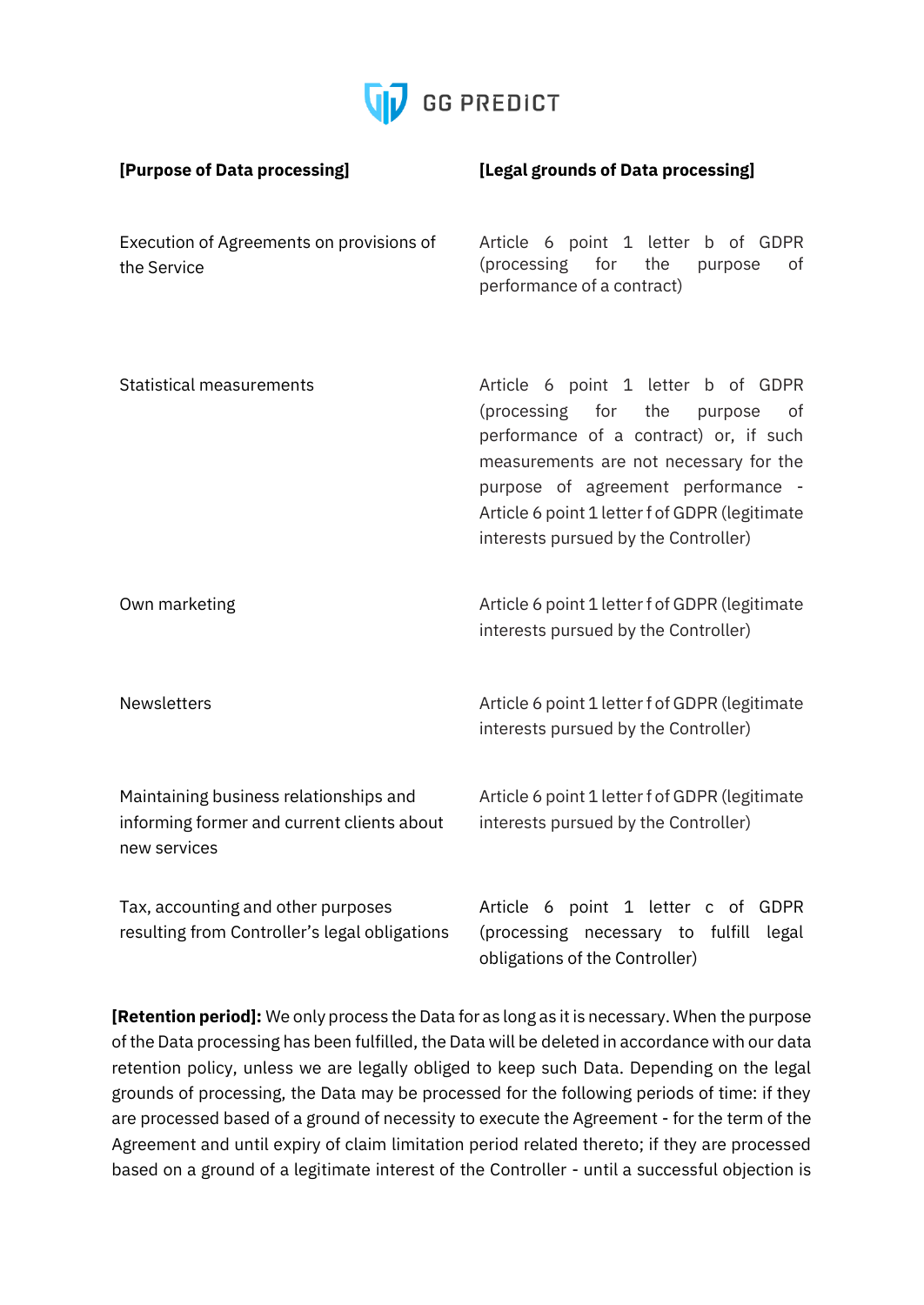

filed; if they are processed based on a ground of fulfilling a legal obligation of the Controller - in the scope and for a period necessary to fulfil such obligations in compliance with the law; if they are processed based on a consent - until withdrawal thereof.

**[Data recipients]** The recipients of the giving Data categories may be the authorities entitled to receive Data in compliance with binding provisions of law. Moreover, Data may be received by Our service providers such as e.g. IT or accounting services. For the moment, we do not plan to transfer the Data to third countries (i.e. the countries outside the EEA (European Economic Area)). Should it, however, happen, it will be executed in compliance with all requirements resulting from the binding provisions of law.

**[Your rights]** Depending on a situation, you are granted several rights based on GDPR. Those include among others: (a) right to access your Data, including receiving a copy thereof; (b) right of rectification of your Data; (c) right of erasure of your Data (only in cases foreseen by GDPR); (d) right to restrict processing of your Data; (e) right to withdraw your consent - to the extent in which your Data are processed based on your consent. Remember that withdrawal of your consent does not impact lawfulness of processing before such withdrawal; (f) right to Data portability; (g) right to object against processing of your Data; (h) right to file a complaint to the supervising authority - the President of the Personal Data Protection Office (current contact data are available here).

**[Updating information]** As the privacy policy is an up-to-date information about the processing of Data, its content may change so that it is consistent with the actual processing of your Data. The current privacy policy together with information about the date of the last update will always be available in the Service.

**[Contact]** In case you have any doubts regarding the processing of your Data, please contact us by sending an email to: privacy@ggpredict.io.

**[General information about cookies]** Cookies are IT data, in particular text files, which are stored in the end device of website and application users. Cookies usually contain the domain name of the website from which they originate, their storage time on the end device and a unique number. The website / application may place a cookie in the browser if the browser allows it. Importantly, the browser allows the website / application to access only those cookies which were placed by this website / application, and not the files placed by any other websites / applications.

**[Types of cookies]** In scope of the Service, cookies are placed by Us and - potentially - by third parties. Depending on cookies and other technologies lifetime, We use two main types of these files: (a) session cookies - temporary files stored on the end device until logging out, leaving the website and application or turning off the software (web browser); (b) persistent